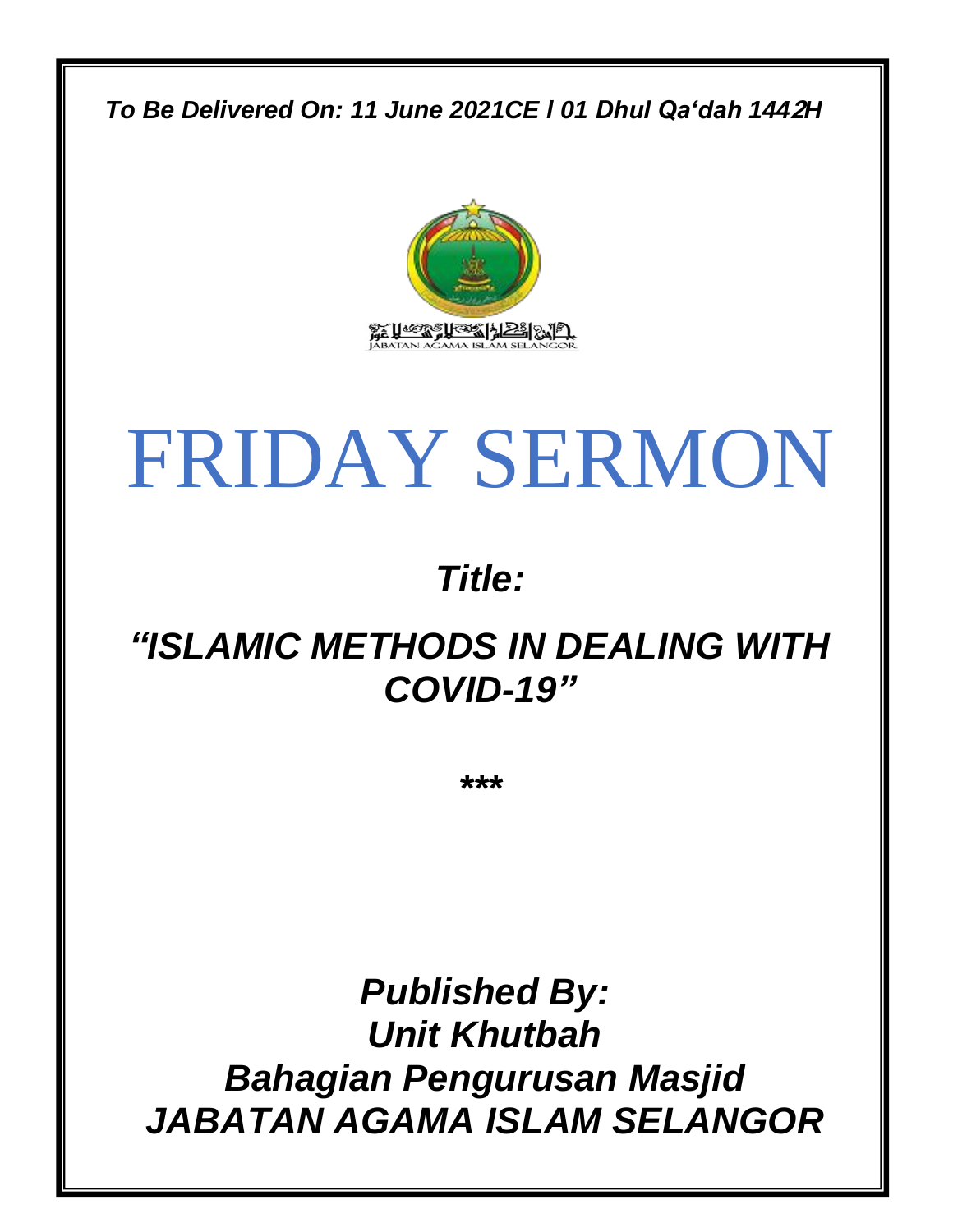

## *"ISLAMIC METHODS IN DEALING WITH COVID-19"*

 $\frac{1}{2}$ ن<br>ا اَلْحَمْدُ لِلَّهِ الْقَائِل: وَمَا جَعَلَ عَلَيْكُمْ فِي ٍ<br>ا ْ  $\overline{\phantom{a}}$ ْ  $\overline{\phantom{a}}$  $\frac{1}{2}$ ْ  $\frac{1}{2}$ ر َ  $\uplambda$ ِ<br>م ع ر<br>آ ل  $\frac{1}{2}$ ع  $\tilde{\phantom{a}}$ ا ج ِ<br>م بر<br>م  $\frac{1}{\alpha}$ وَمَا جَعَلَ عَلَيْكُمْ فِي ٱلدِّينِ مِنْ حَرَجٍّ ِ ر<br>ر  $\tilde{\phantom{a}}$ مِنْ حَرَجٍ... ۞ 1 ؚ<br>ۣ أَشْهَدُ أَنْ لَّا إِلَهَ إِلَّا اللَّهُ وَحْدَهُ لَا شَرِيكَ لَهُ وَأَشْهَدُ أَنَّ مُحَمَّدًا عَبْدُهُ  $\ddot{\phantom{0}}$ ِ<br>ُا  $\frac{1}{2}$ ۠<br>ؙ  $\ddot{\phantom{0}}$ ر<br>پنج َ<br>م  $\ddot{\phantom{0}}$  $\frac{1}{2}$ ِ<br>الإ ِ<br>په ا<br>ا  $\tilde{\cdot}$  $\mathbf{r}$ ٍ<br>ٌ ِ<br>ُا ់<br>( ِ<br>م ً<br>ا ั<br>ฉ  $\frac{1}{2}$ َ  $\ddot{\phantom{0}}$  $\frac{1}{\sqrt{2}}$  $\frac{1}{2}$ ْ ر<br>پ  $\frac{1}{2}$ ا<br>ا ِ<br>ا  $\sum$  $\mathbf{r}$ وَرَسُوْلُهُ. اَللَّهُمَّ صَلِّ وَسَلِّمْ عَلَى سَيِّدِنَا مُحَمَّدٍ وَعَلَى ءَالِهِ وَأَصْحَابِه ِّ  $\frac{1}{2}$  $\frac{1}{2}$ ี<br>ถึ ر<br>ر<br>ر ً<br>ا  $\overline{\phantom{a}}$ ر<br>م ይ<br>የ ٝ<br>ؙ ر<br>ر<br>ر  $\ddot{\phantom{0}}$  $\frac{1}{2}$ ِ<br>آ ِ<br>م ๋<br>ጎ ا<br>با ِّ  $\frac{1}{2}$  $\frac{1}{2}$ <u>لم</u> ั<br>ว َ ِ<br>آ ِ<br>م  $\ddot{\phantom{0}}$ َ  $\ddot{\phantom{0}}$  $\tilde{\cdot}$  $\ddot{\phantom{0}}$ أَجْمَع<u>ِيْن</u>َ. ֦֧<u>֚</u>  $\frac{1}{2}$ ֦֧֦֧֦֧֦֧֦֧֦֧֦֝֟֝֟֟֟֟֟֟֟֟֟֟֟֟֕֓֕֝֟֓֕֕֟֓֕֝֟֓֕֝֟֓֕֟֓֟֓֟֓֟֓֟֓֟֓֟֓֟֓֟֓֟֓֟  $\ddot{\phantom{0}}$  $\ddot{\phantom{0}}$ ُ<br>ُ''

ِّ<br>أَمَّا بَعْدُ، فَيَا أَيُّهَا الْمُسْلِمُونَ! اِتَّقُواْ اللَّهَ! أُوْصِيكُمْ وَإِيَّايَ بِتَقْوَى اللَّهِ  $\frac{1}{1}$  $\ddot{\cdot}$ ر<br>ا ْ  $\ddot{\phantom{0}}$ ี<br>วั  $\ddot{\ }$ ֦֧֟<u>֦</u>  $\ddot{\phantom{0}}$  $\frac{1}{2}$ َ │<br>;;  $\tilde{\cdot}$ ر<br>م י<br>י ٝ<br>ا ُ<br>ُ  $\frac{1}{2}$  $\ddot{\phantom{0}}$ ๋<br>ำ مَّهَا الْمُأْ ِ<br>ياس<br>مرا ا<br>وُل .  $\ddot{\phantom{0}}$ ؾڤۏڹؘ ፟<br>፝ ا<br>المعدد<br>جو ُ<br>ا فَقَدْ فَازَ الْمُ  $\ddot{\cdot}$  $\ddot{\cdot}$ ٝ<br>ؙ  $\frac{1}{2}$  $\ddot{\cdot}$ 

قَالَ اللَّهُ تَعَالَى: يَـٰ ً<br>الح َ  $\ddot{\phantom{0}}$  $\ddot{\mathbf{r}}$ ِ<br>په يَايَّهَا ر<br>م ه و<br>د ت<br>ڊ ِ<br>ع أَيَّهَا ٱلَّذِينَ بة<br>أ لَّذِينَ ءَامَنُوا ْ و<br>ڊ ِ<br>م ام ्<br>० ءَامَنُوا اتَّقُوا ْ ور بر<br>مو تَّقُوا ا ذَ للَّهَ حَقَّ تُقَاتِهِ  $\ddot{\tilde{}}$ يَ<br>تق و<br>به لية<br>مو قة  $\tilde{\phantom{a}}$ حَقَّ ثَقَاتِهِۦ  $\frac{1}{\alpha}$ و ّل ذ  $\ddot{\phantom{0}}$ مُوثَنَّ و<br>په و  $\ddot{\cdot}$ ت إي ّل ہ<br>ال  $\ddot{\cdot}$ سْلِمُونَ و  $\ddot{\phantom{0}}$ و<br>مە نتُم مَّ و<br>به ِ<br>ج أ وَأَنتُم مُّسۡلِمُونَ ۞ 2

### **Dear blessed Muslims,**

Let us altogether strive to increase our *taqwa* of Allah *Subhaanahu Wa Ta'aala* by fulfilling all of His Commands and avoiding all of His prohibitions. May all of our deeds be accepted by Allah *Subhaanahu Wa Ta'aala*.

Today, I humbly invite fellow respected audience to internalize upon a *khutbah* titled: *"ISLAMIC METHODS IN DEALING WITH COVID-19."*

### **Dear beloved audience,**

 $^{1}$  al-Hajj 22:78.

 $2$  Aal-'Imraan 3:102.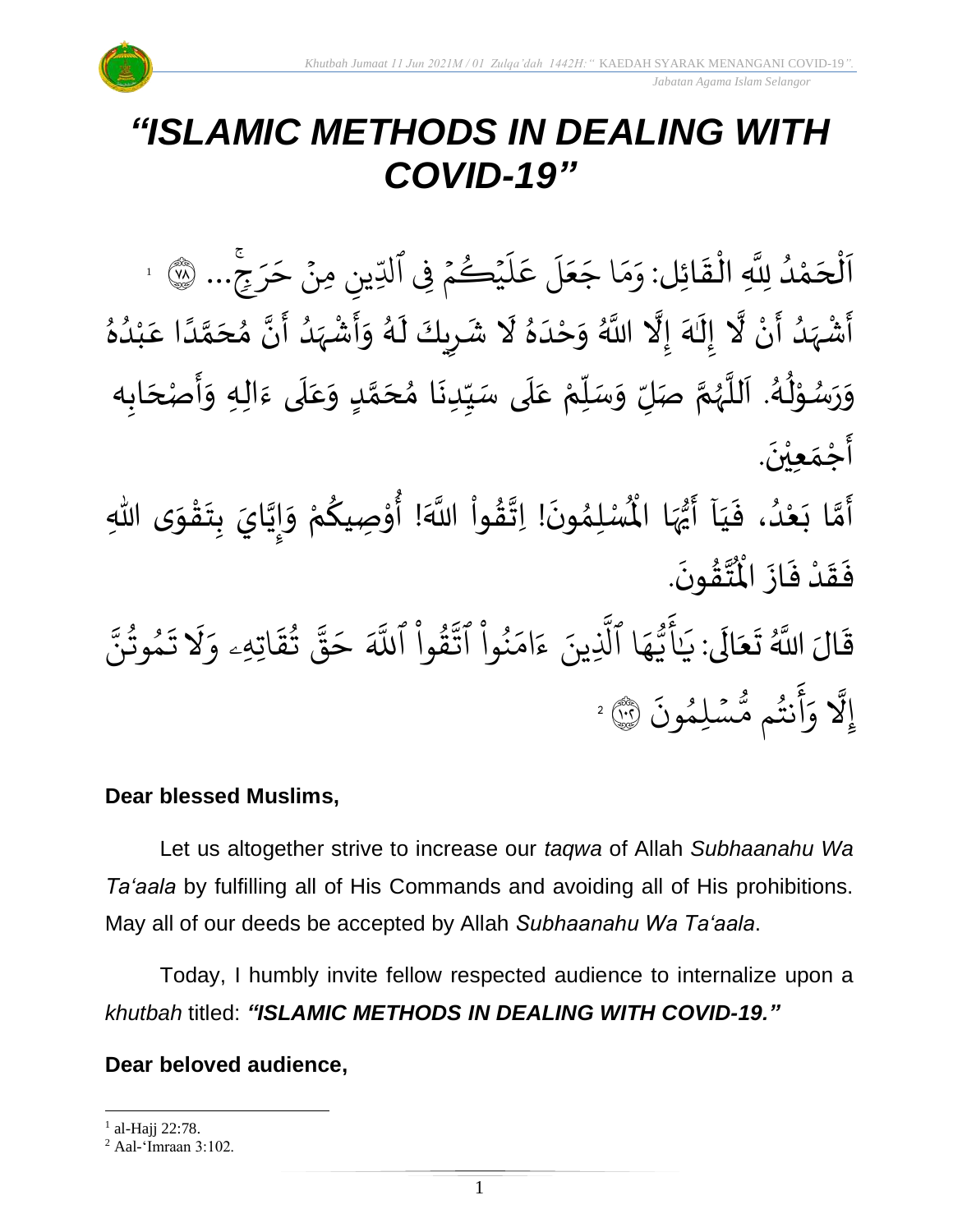

*"…and [Allah] has not placed upon you in the religion any difficulty."* That is the meaning of the verse recited in the *muqaddimah* (introduction) of the *khutbah* today. That Allah will not overburden us with difficulties that we cannot bear.

In the *hadeeth* of 'A'ishah *radiyAllaahu 'anha*, Rasulullah  $\ddot{a}$  said:

 $\frac{1}{2}$ إِنَّمَا بُعِثْتُ بِالْحَنِيفِيَّةِ السَّمْحَةِ  $\ddot{\tilde{}}$  $\frac{1}{2}$ }<br>•• ់<br>**រ** ُ<br>≀ ֦֧֦֧֦֧֦֧֦֧֦֧֧֝֝֜֓֓֓<u>֚</u>  $\overline{\phantom{a}}$  $\overline{\phantom{a}}$ ់<br>ត ن<br>س ن<br>ا

*"Verily, I was sent with a religion that is straight and tolerant." (at-Tabaraani)*

In this crucial period of lockdown and Covid-19 pandemic, there are those that holds a negative view, by stating: "The SOP for Covid-19 in regards to the Friday prayer and other obligatory prayers is that they are performed with limited attendees, specified distancing between congregants, wearing the face mask, and the prohibition of shaking hands, all are stipulations from the World Health Organization (WHO), which we do not have to adhere to." If such unfounded view dominates the minds of the majority of the society, definitely the spread of the Covid-19 outbreak will increase multifold. The principle of "the straight and tolerant religion" (الْحَنِيفِيَّةِ ْ  $\overline{\phantom{a}}$ َ السَّمْحَةِ) allows us to subscribe to this rule:  $\overline{\phantom{a}}$ ់<br>៖

### $\ddot{\phantom{0}}$ لَا يُنْكَرُ تَغَ  $\ddot{\phantom{0}}$ ر<br>د ์<br>-<br>-ْ ُ<br>≀  $\ddot{\phantom{0}}$ ر<br>ر<br>ا و<br>1 ة<br>م ع رُ الْأَحْكَامِ بِتَغَيُّرِ الزَّمَانِ وَالْمُكَانِ ፟<br>፟ ֦֧֦֧֦֧<u>֦</u> ์<br>-<br>- $\ddot{\phantom{0}}$  $\ddot{\phantom{0}}$  $\ddot{\phantom{0}}$ ្  $\sum_{i=1}^{n}$ ر<br>وفات<br>ا و<br>1  $\frac{1}{2}$ .<br>م  $\mathbf{r}$ اْل و  $\tilde{\cdot}$

*"It is irrefutable that rulings change in accordance with the change in time and location*."

### **Blessed Muslims,**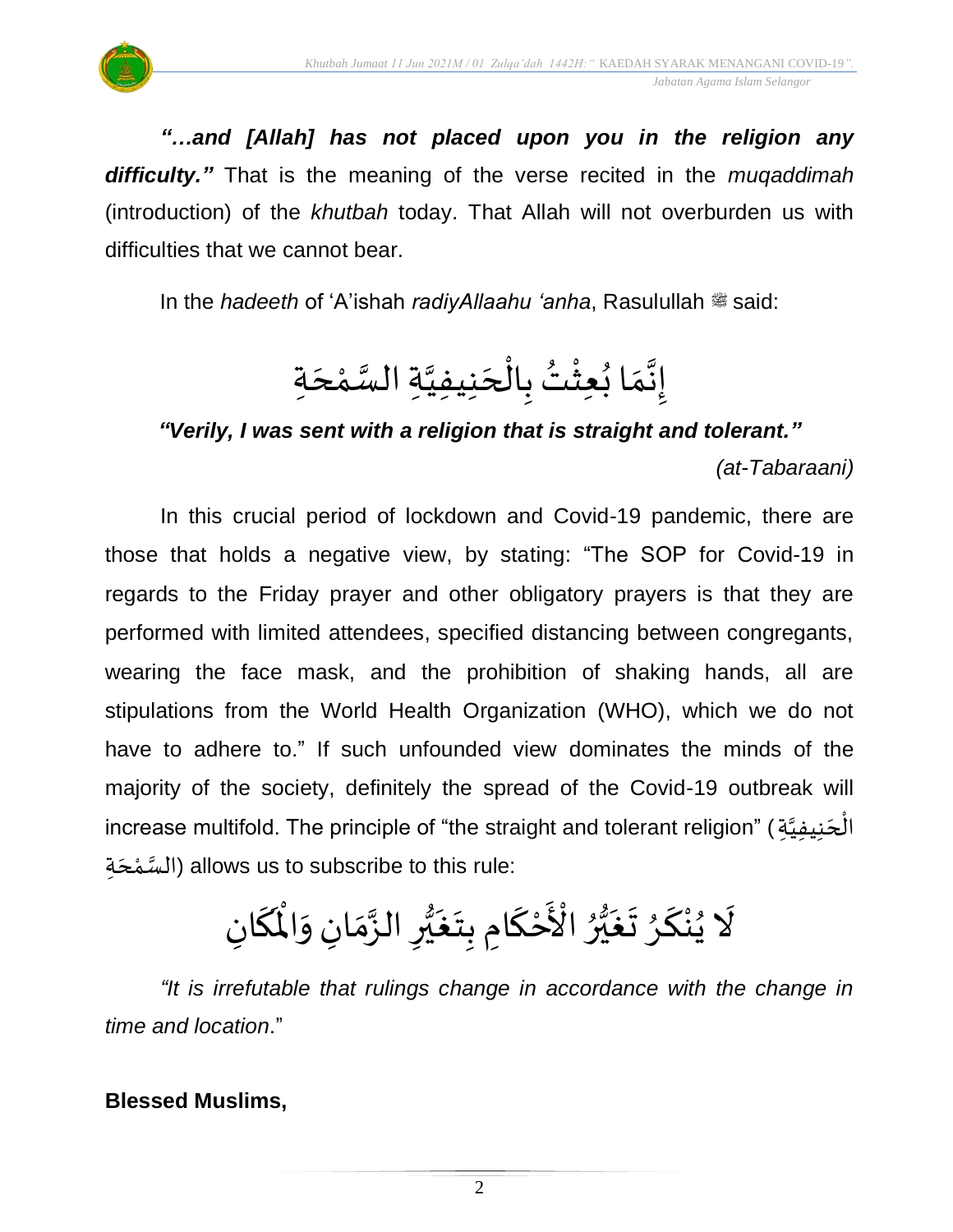

The Islamic Legal Maxims (*al-Qawaa'id al-Fiqhiyyah*) that can be referenced to in curbing the Covid-19 pandemic are:

One of the maxim mentioned by al-Imaam Muhammad 'Izz ad-Deen bin 'Abd as-Salaam is by stating the overall *fiqh* (jurisprudence) into two words:

### $\sim$ دَرْءُ ْ ر<br>م  $\mathbf{r}^{\circ}$ الْمَفَاسِدُ مُقَدَّمُ عَلَى جَلْبِ  $\ddot{\cdot}$ ِ<br>ا  $\frac{1}{2}$  $\frac{1}{2}$ ن<br>ا  $\frac{1}{2}$ ِ<br>م  $\ddot{\phantom{0}}$  $\overline{\phantom{a}}$ ់<br>(  $\mathbf{r}^{\circ}$ المُصَالِحِ  $\frac{1}{2}$

*"Avoidance of harm takes precedence over the attainment of benefits."*

This maxim is further divided into fifty different branches, and some even said 200 different branches.

With regards to limiting the number of attendees for the Friday prayer, physical distancing between attendees, and wearing the face mask, they all have been unanimously agreed by medical experts in curbing the spread of the Covid-19 outbreak.

Though, there are those claiming *Shar'i* practices such as closing the ranks (*saff*) in prayer and the encouragement to enliven the masjids and *suraus* are stipulations within the *Sharee'ah* and they bring about *maslahah* (benefit).

The Islamic method in choosing between avoiding harm and attainment of benefit is that the avoidance of harm takes precedence. For example, between sinning and gaining reward, leaving off sins takes higher priority over performing good deeds because the pandemic, in this regard, is the harm, while closing the ranks in prayer and increasing the number of *jamaa'ah* (congregants) are *maslahah*. Hence, preventing harm must be prioritized over the attainment of good. Moreover, it becomes *waajib* (obligatory) to reject such harm, while the ruling in attaining *maslahah* is only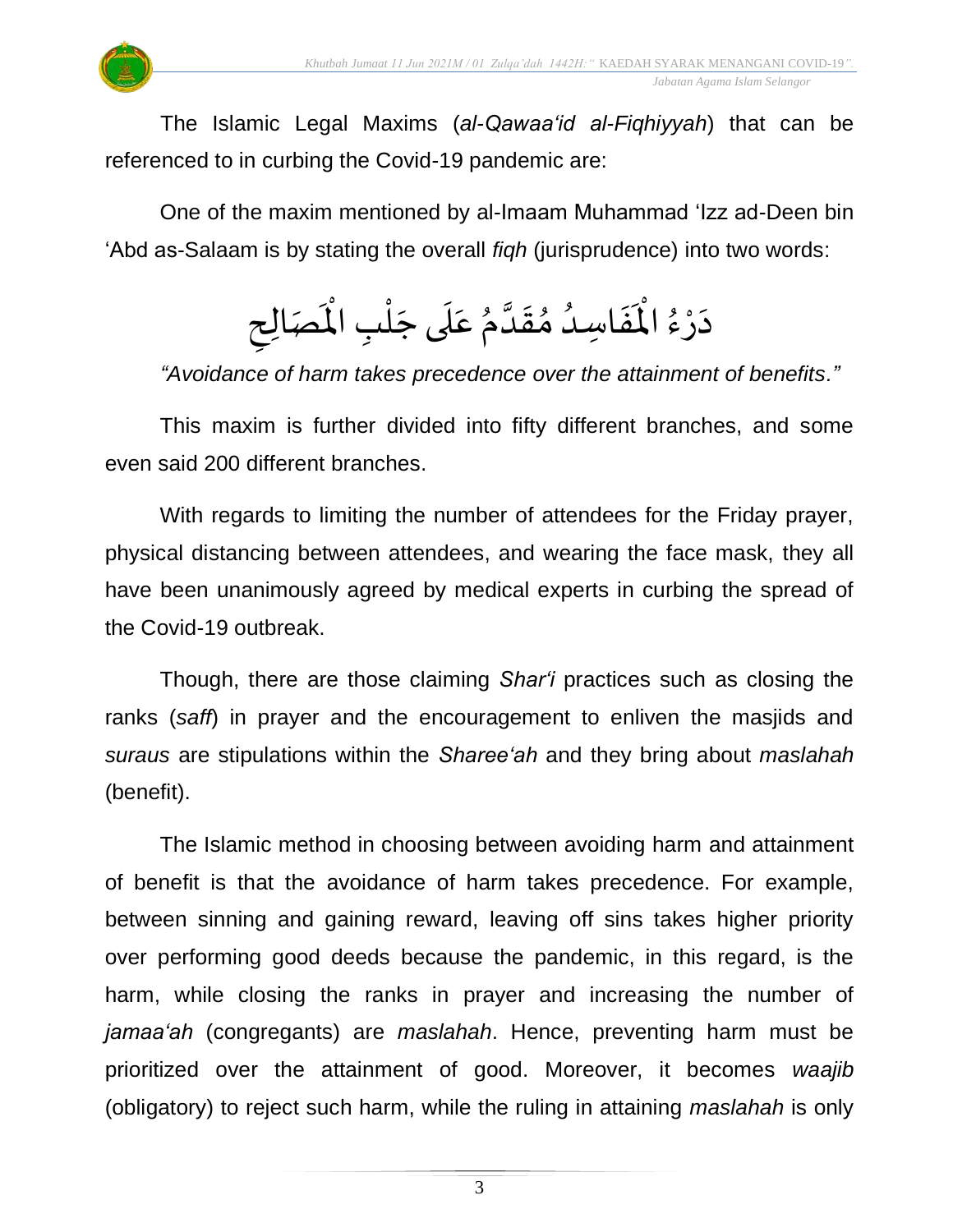

*sunnah* (recommended). When there is a clash between *waajib* and *sunnah*, we are to prioritize on the *waajib*.

### **Beloved audience,**

The second *Fiqhi* maxim: ( الضَ ر ر ي ز ُال*"* ( *Harm must be eliminated."* The  $\ddot{\cdot}$ ؚ<br>ؙ ُ  $\ddot{\cdot}$ source of this maxim is the *hadeeth* narrated by Abu Sa'eed al-Khudri *radiyAllaahu 'anh*, where Rasulullah  $\ddot{\mathscr{E}}$  said:



### *"There should be neither harming nor reciprocating harm."*

*(ibn Maajah)*

In the case of epidemic transmission, the guidance lies within the reminder from the Prophet . which means:

*"If you hear that it (plague) has broken out in a land, do not go to it; but if it breaks out in a land where you are present, do not go out escaping from it."*

*(al-Bukhaari and Muslim)*

This prophetic guidance indicates that the implementation of the Movement Control Order (MCO) and Lockdown SOPs coincides with *Shar'i* requirements, and it intends to not inflict harm upon oneself and others.

### **Dear blessed Muslims,**

Ha*rdship begets facility."* Some (الْمُ*ثَـقَ*ّةُ ۚ تَجْلِبُ التَّيْسِيْرِ) "Hards*hip begets facility."* Some ِ<br>ا  $\ddot{\phantom{0}}$ ្ន ُ<br>پ  $\ddot{\phantom{0}}$ ֦֧<u>֫</u> ُ  $\frac{1}{2}$ ْ ់<br>**:** are of the view that: limiting the size of the congregation for the Friday and obligatory prayers in the masjids and *suraus*, and also introducing SOPs are from actions deemed as taking the religion lightly. Absolutely not at all,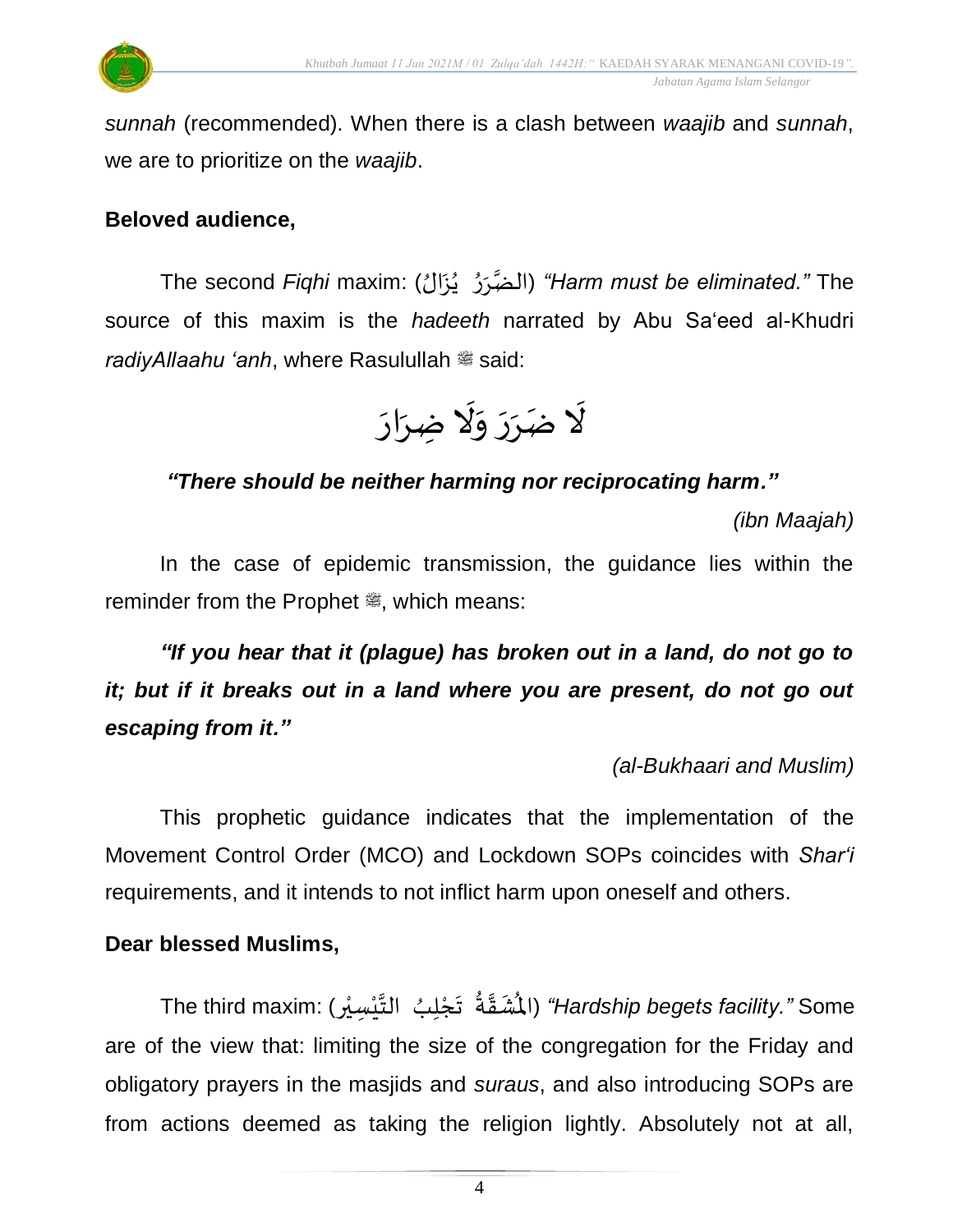

moreover it is in line with this maxim. Closing the ranks in prayer and filling up the masjid are necessary. However, when we no longer throng the masjid in large crowds and close the gap between attendees during prayer, at a time when the plague is viciously raging, then it further facilitates for the Muslim *ummah* in performing those *'ibaadah* (worship) at home.

### **Blessed Muslims,**

...<br>*"Custom is a basis for judgment." (*العَادَة مُحَكَّمَة) "C*ustom is a basis for judgment*  $\ddot{\phantom{0}}$ ๋<br>ጎ  $\overline{\phantom{a}}$ ِ  $\overline{\phantom{a}}$ This maxim is based on the *hadeeth* of ibn Mas'ood *radiyAllaahu 'anh*, where Rasulullah <sup>22</sup> said:

### $\frac{1}{2}$ م ار  $\frac{1}{2}$  $\mathbf{r}^{\circ}$ .<br>أَهُ الْمُسْلِمُونَ حَسَنًا فَهُوَ عِنْدَ اللّهِ حَسَنُ<sup>ه</sup>ُ بر<br>▲ ؙ<br>; ๋<br>ጎ  $\overline{\phantom{a}}$  $\ddot{\phantom{0}}$  $\ddot{\cdot}$  $\ddot{\phantom{0}}$  $\ddot{\ }$ ْ  $\overline{\phantom{a}}$  $\frac{1}{1}$ ن

## *"What the Muslims deem to be good is good in the sight of Allah." (Ahmad)*

The customs and norms truly have changed during the Covid-19 pandemic. Greetings are no longer followed by the shaking of hands and hugs. All these have become new customs living in the pandemic era. These customs have become new jurisprudence in our circumstances today, for the sake of saving our own lives and others.

### **Blessed Muslims,**

The fifth maxim: ( ال م ور ب م ص د قا ها*"* ( *Matters are determined according to*  ٍ<br>م ُ<br>مُ ِّ  $\frac{1}{2}$  $\ddot{\phantom{0}}$  $\overline{a}$ *intentions."* This maxim is based on the famous *hadeeth* of 'Umar bin al-Khattaab *radiyAllaahu 'anh*, where Rasulullah  $\equiv$  said:

 إ َ ن َ م َ ْ ا ال ْ ع َ م الُ ب ِّ الن َ يات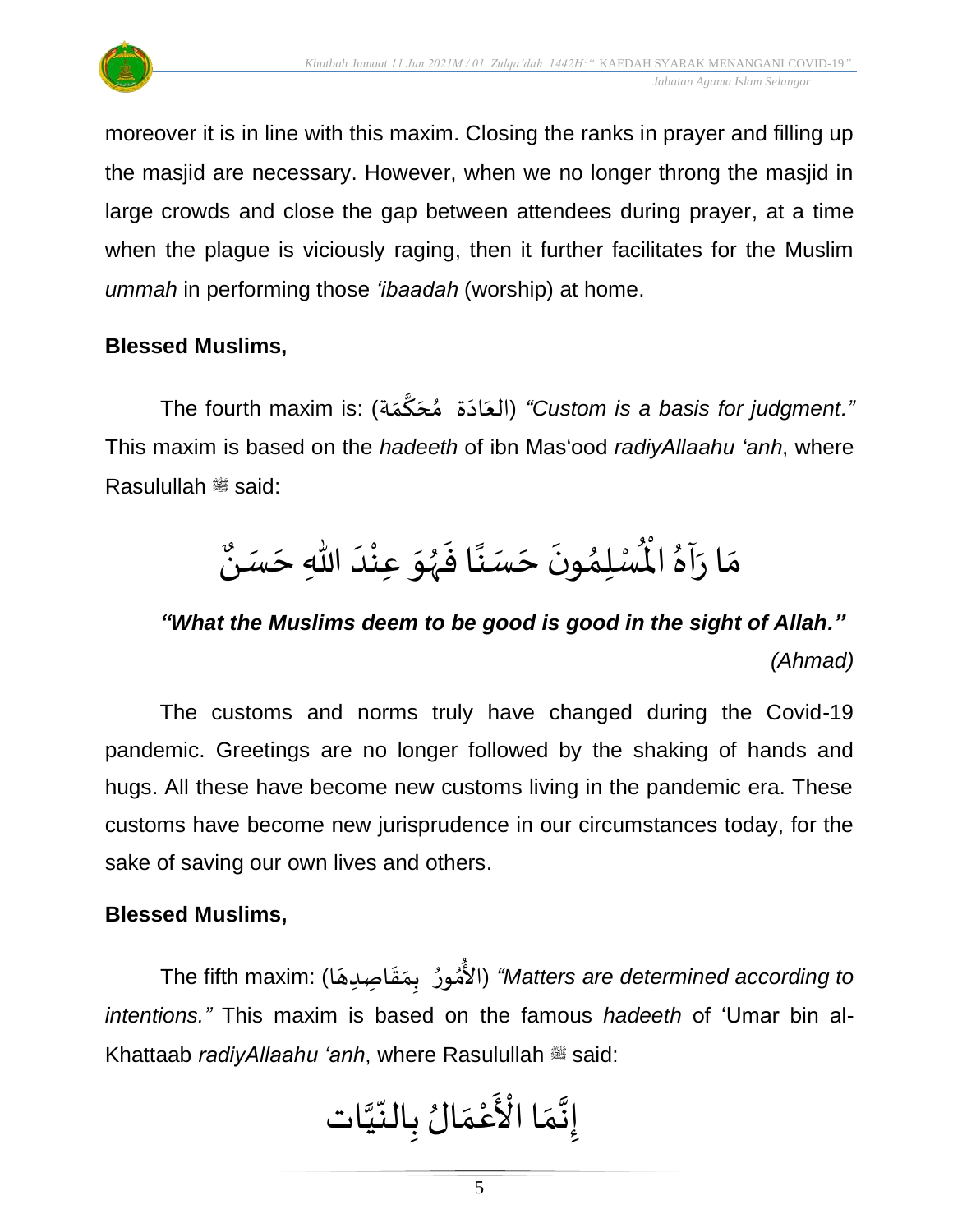

### *"Verily all deeds are judged by intentions."*

### *(al-Bukhaari)*

When the number of attendees for the obligatory prayers in masjids and *suraus* are restricted, it means that the vast majority of the Muslim *ummah* are no longer able to pray in congregation especially for the Friday prayer. Hence, there are those that opined: "It is sinful for the Muslim male to not perform the Friday prayer three times in a row and it becomes *waajib* for them to make *tawbah* (repentance)." This view is inaccurate, for their absence in performing the Friday prayer is due to the ruling in the time of *daroorah* (necessity). It was never in their intention to neglect the obligation of performing the Friday prayer. This ruling was determined by the Ruler after consulting the members of the Selangor *Fatwaa* Committee. This is in .<br>تَصَرَّفُ الْإِمَامِ عَلَى الرَّعِيَّةِ مَنُوطُ بِالْمَمْلَحَةِ) :accordance with another legal maxim  $\ddot{\phantom{0}}$ ُ è ْ ្ត ِ<br>م َ َ  $\frac{1}{2}$ ُ ֧֧֧֓֝֟֟֓֟֓֟֓֟֓֟֓֟֓֟֓֟֓֟֓֟֓֟֓֟֓֟֓֟֩֕֓֟ َّ<br>اُ ِ<br>التَصَرَّفُ الْإِمَامِ عَلَى الرَّعِيَّةِ مَنُوطُ بِالْمَصْلَحَة .<br>آ َ *"Consideration of public interest constitute the justifying ground for Ruler's actions."* The actions of the Ruler are in line with the public interest, not personal interest.

### **Dear blessed Muslims,**

Lessons and reflections that we can altogether ponder from today's *khutbah* are:

1. The Muslim *ummah* must realize that the SOP outlined in relation to Covid-19 coincides with the objectives of the legislation of the Islamic law by using authentic and acceptable ways and methods.

2. The Muslim *ummah* must comprehend that no one is qualified to issue contemporary religious rulings before further scrutinizing the actual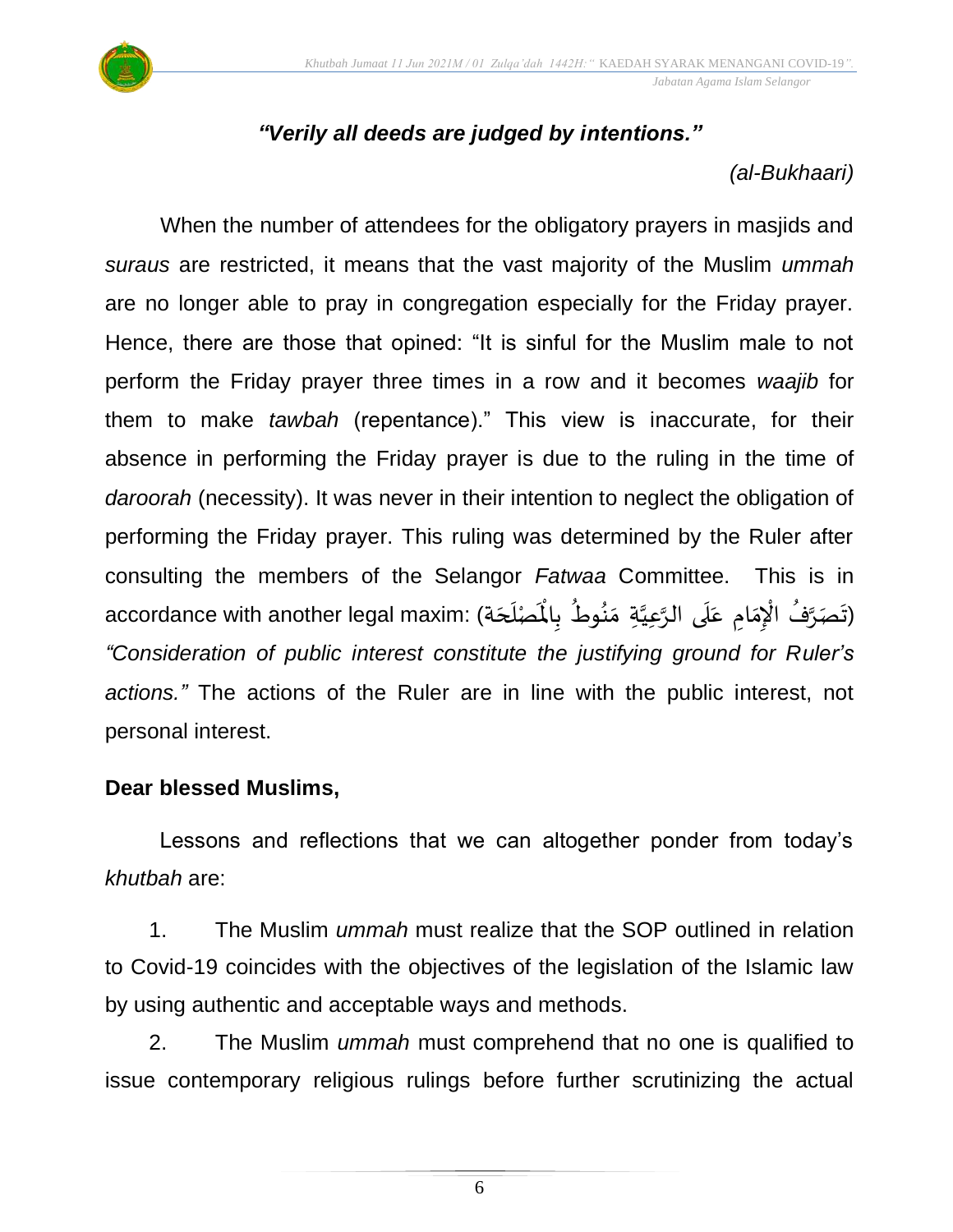

facts and undertaking established methods and process of issuing legal rulings.

3. We must give full trust to the Selangor *Fatwaa* Committee as the authoritative body in determining Islamic rulings pertaining to contemporary issues.

4. Muslim scholars that truly fear Allah *Subhaanahu Wa Ta'aala* are scholars that would not issue views in a manner that could cause confusion and strife within the society, and inciting hatred towards certain individuals or religious authority.

يم يجي ْ بر<br>م انِ الرَّ  $\tilde{\xi}$ ط ي ْ بر<br>ش لَّهِ مِنَ الشَّ عُوْذُ بِاللَّهِ و<br>ڊ **ٔ** و<br>م ِ<br>ج أ ا ِ<br>م ه و<br>د سَ<br>ڊ ِ<br>ج  $\overline{\mathcal{L}}$ ِ<br>د ي<br>يَأْتُهَا ٱلَّذِينَ لَّذِينَ ءَامَنُوٓا أَطِيعُوا ْ و<br>م ا<br>ج أ ْ ا ر<br>م بر<br>نمو ُ ِ<br>م ام ر<br>ء ءَامَنُوٓا أُطِيعُوا ا ذَ للَّهَ وَأَطِيعُوا ْ و<br>م ِ<br>ج أ ر<br>م وَأُطِيعُوا ا ا<br>آ ول س و<br>په ن<br>مت لرَّسُول وَأُوْلِي ْ م و<br>م أ ر<br>م وَأَوْلِي الاَمْرِ  $\frac{1}{2}$ ہ<br>م ځ لامْرِ مِنكُمْ  $\frac{1}{2}$ و َ إيَل وه و<br>م و<br>د ردّ و<br>'  $\ddot{\cdot}$ ُ<br>يَكۡتُمۡ فِی شَیۡءِ فَ **ء**  $\frac{1}{2}$ و<br>په ر<br>م ِ<br>نَـٰزَ بَز  $\ddot{\cdot}$ ين ت إ  $\ddot{\cdot}$ فَإِن تَنَـٰزَعۡتُمۡ فِي شَيۡءٍ فَرُدُّوهُ إِلَى اللَّهِ بة<br>أ رَّسُولِ إِن كُنتُمْ تُؤْمِنُونَ بِ و<br>. ند<br>مد وّال ِ<br>م للَّهِ .<br>\* إن كَنتُمْ تُؤْمِنُونَ بِاللَّهِ ُ ہ<br>ء و<br>په  $\frac{1}{2}$ و<br>به ر بة<br>أ وَٱلۡيَوۡمِ ِ<br>م للَّهِ وَالْيَوْمِ ہ<br>1 ٱلۡٱلۡخِرِّ ذَٰٰٓالِكَ خَيۡرٌ وَأَحۡسَـ  $\frac{1}{2}$ ِ<br>ج أ  $\tilde{\xi}$ و دوو<br>م دوو<br>پېر  $\tilde{\mathbf{z}}$ .<br>يالِكَ خَ  $\overline{a}$ ذَٰلِكَ خَيْرٌ وَاحْسَنُ ُ ا تَأْوِيلًا ۞ ۔<br>ءِ

*"O you who have believed, obey Allah and obey the Messenger and those in authority among you. And if you disagree over anything, refer it to Allah and the Messenger, if you should believe in Allah and the Last Day. That is the best [way] and best in result."*

*(Soorah an-Nisaa' 4:59)*

ْ بَارَكَ اللّهُ لِيْ وَلَكُمْ فِي الْقُرْآنِ الْعَظِيْمِ، وَنَفَعَنِيْ وَإِيَّاكُمْ بِمَا  $\ddot{\phantom{0}}$  $\ddot{\cdot}$  $\ddot{\phantom{0}}$  $\frac{1}{2}$ ់<br>រ  $\ddot{\phantom{0}}$ ْ ْ  $\frac{1}{2}$ ֦֧֦֧֦֧֦֧֝֟֓֓<u>֦</u> ْ <u>ل</u>  $\frac{1}{\epsilon}$  $\ddot{\ }$ ْ  $\frac{1}{2}$  $\ddot{\phantom{0}}$  $\frac{1}{\lambda}$ ៝<br>៹ ِ<br>م َ  $\frac{1}{2}$  $\frac{1}{2}$ ْ فيْهِ مِنَ الآيَاتِ وَالنِّكْرِ الْحَكِيْمِ وَتَقَبَّلَ مِنِّيْ وَمِنْكُمْ تِلاَوَتَهُ، إِنَّهُ  $\frac{1}{2}$ ْ י<br>ִי  $\sum$ ن<br>ا  $\frac{1}{2}$  $\frac{1}{2}$  $\frac{1}{2}$ ់<br>រ  $\overline{\phantom{a}}$ ֧֪֧֝֟֟֟֟֟֟֟֟֟֓֟֓֟֓֟֓֕֓֟֓֕֓֟֓֝  $\overline{\phantom{a}}$ ْ  $\ddot{\cdot}$ ۔<br>م ِ<br>پُ  $\ddot{\phantom{0}}$ ់<br>រ ر<br>ر े<br>इ  $\frac{1}{2}$ ر<br>پر  $\frac{1}{2}$  $\ddot{\ }$ ّ<br>ٌ <u>ل</u> . ُ هُوَ السَّمِيْعُ الْعَلِيْمُ ْ َ ْ ُ ់<br>រ ن<br>س  $\ddot{\ }$  $\frac{1}{2}$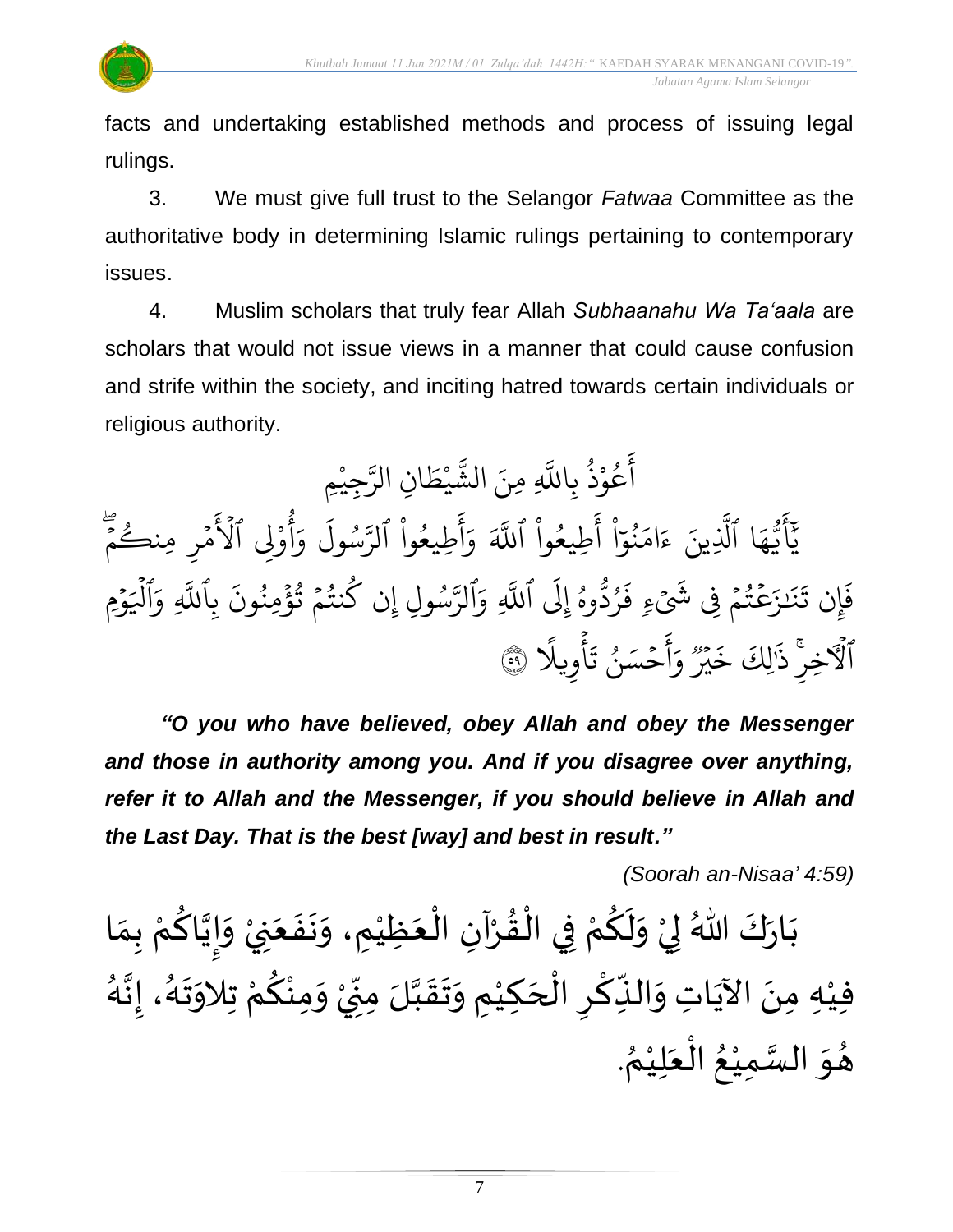

### $\sum$ أَقُولُ قَوْلِيْ هَذَا وَأَسْتَغْفِرُ اللّٰهَ الْعَظِيْمَ لِيْ وَلَكُمْ وَلِسَاْئِرِ  $\frac{1}{2}$ ْ ِ<br>م  $\tilde{\mathbf{r}}$  $\tilde{\cdot}$ ْ إ  $\frac{1}{\epsilon}$ ْ َ ْ ُِ<br>و  $\ddot{\phantom{0}}$  $\ddot{\cdot}$  $\frac{1}{2}$  $\ddot{\cdot}$  $\overline{\phantom{a}}$ ْ إ ֦֧֦  $\ddot{\phantom{0}}$  $\frac{1}{2}$  $\ddot{\phantom{0}}$ ُ ري<br>لْمُسْلِمَاتِ، فَاسْتَغْفِرُوْهُ إِنَّهُ هُوَ الْغَفُوْرُ الرَّحِيْمُ ់<br>រ ہ<br>پ بر<br>▲ ֦֧֦ **∗**<br>•  $\ddot{\phantom{0}}$ ا<br>ا  $\ddot{\phantom{0}}$ ُ د<br>گ  $\frac{1}{2}$  $\frac{1}{2}$ ِ<br>ٌ ֦֧֦֧֦ ٍ<br>ٌ ا<br>.<br>.  $\frac{1}{2}$  $\ddot{\cdot}$  $\frac{1}{2}$ رت<br>لْمُسْلِمِيْنَ وَالْمُ  $\ddot{\ }$  $\ddot{\phantom{0}}$ ْ اْل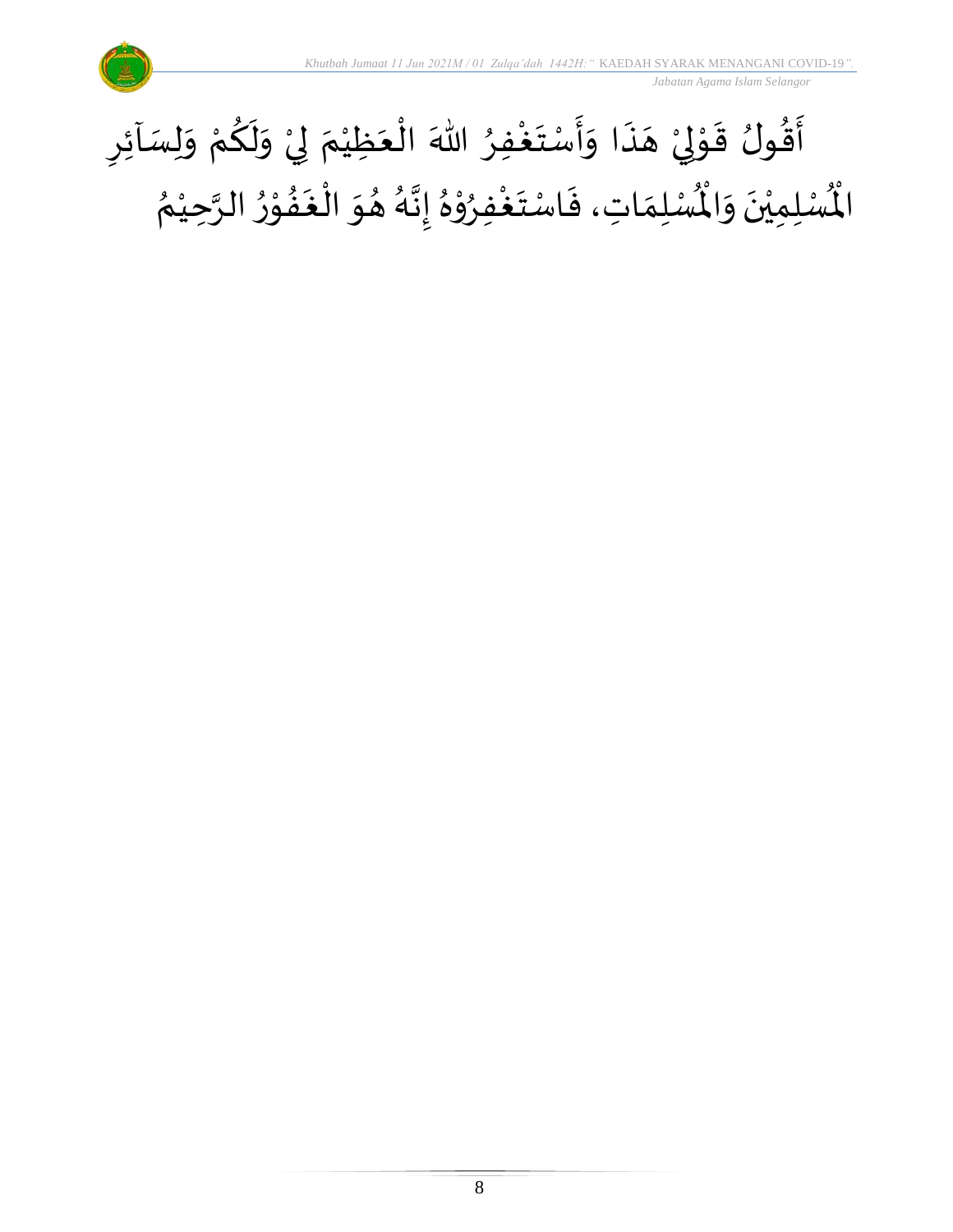

# **THE SECOND** *KHUTBAH*

لْمُسْلِمِيْنَ، وَرَزَقَنَا مِنَ الطَّيِّبَاتِ  $\frac{1}{1}$ しんこ  $\frac{1}{2}$ ل<br>محمد<br>ا  $\ddot{\phantom{0}}$  $\ddot{\phantom{0}}$  $\frac{1}{2}$  $\ddot{\phantom{0}}$  $\ddot{\phantom{0}}$  $\frac{1}{2}$  $\ddot{\phantom{0}}$ ْ اَلْحَمْدُلِلَّهِ الَّذِيْ جَعَلَنَا مِنَ الْمُسْلِمِيْنَ، وَرَزَقَنَا مِنَ الطَّيِّبَاتِ.  $\ddot{\phantom{0}}$  $\ddot{\phantom{0}}$ ِ<br>ا َ  $\overline{\phantom{a}}$ ل<br>ا ن<br>ا <br>ا ْ  $\overline{\phantom{a}}$ ֦֧֦֧֦֧֦֧֦֧֦֧֦֧֧֦֧֧֦֧֦֧֝֟֓֓֓֜֓֟֓֜֓֟֓֟֓֓<br>**֧**  $\frac{1}{2}$ ्<br>र أَشْهَدُ أَنْ لَّا إِلَهَ إِلَّا اللّهُ وَحْدَهُ لاَ شَرِيْكَ لَهُ، وَأَشْهَدُ أَنَّ مُحَمَّدًا ْ  $\ddot{\mathbf{z}}$  $\frac{1}{\sqrt{2}}$ َ<br>زار<br>ما ْ  $\sum_{i=1}^{n}$ ل<br>مجموع َ<br>بر  $\tilde{\cdot}$  $\frac{1}{2}$  $\ddot{\phantom{0}}$ ِ<br>پ  $\frac{1}{1}$  $\frac{1}{2}$ ً<br>ا ี้<br>ส ं<br>- $\frac{1}{2}$  $\frac{1}{2}$ ا<br>: <br>ا  $\frac{1}{2}$ ْ  $\frac{1}{2}$  $\tilde{\cdot}$ ر<br>گ  $\ddot{\phantom{0}}$ ْ  $\sum$  $\frac{1}{2}$ ِّ しんけい عَبْدُهُ وَرَسُوْلُهُ. اَللَّهُمَّ صَلِّ وَسَلِّمْ وَبَارِكْ عَلَى سَيِّدِنَا مُحَمَّدٍ ے<br>آ ِ<br>م ّ<br>وُ  $\ddot{\phantom{0}}$ بر<br>م ْ ِّ  $\overline{L}$  $\frac{1}{2}$ ี<br>จ ر<br>ر<br>ر ہ<br>ا م<br>آ ر<br>گ ء<br>ا≉ י<br>י ر<br>م  $\frac{1}{2}$  $\frac{1}{2}$ بر<br>▲ .<br>د ់<br>រ ِ<br>م  $\mathbf{r}$ ั<br>ั  $\overline{\phantom{a}}$ ๋<br>ጎ **ृ** وَعَلَى آلِهِ وَصَحْبِهِ وَمَنْ تَبِعَهُمْ بِإِحْسَانٍ إِلَى يَوْمِ الدِّيْنِ. أَمَّا  $\overline{\mathbf{1}}$  $\frac{1}{2}$  $\tilde{\cdot}$ ี<br>วั َ لي ْ ِّ  $\ddot{\phantom{0}}$ י<br>י  $\ddot{\phantom{0}}$  $\ddot{\phantom{0}}$ ل  $\frac{1}{2}$ )<br>=<br>= ֦֧֦֧֦֧<u>֦</u>  $\ddot{\cdot}$ ْ ر<br>ر<br>ر  $\ddot{\phantom{0}}$  $\ddot{\phantom{0}}$ ْ ์ $\frac{1}{2}$  $\frac{1}{2}$ ْ -<br>بَعْدُ، فَيَا عِبَادَ اللهِ، اِتَّقُواْ اللَّهَ، أُوصِيكُمْ وَإِيَّايَ بِتَقْوَى اللهِ  $\ddot{\ }$ ֦֧֦֧֦֧֝<u>֦</u>  $\ddot{\phantom{0}}$  $\ddot{\cdot}$ َ —<br>-<br>-<br>- $\frac{1}{2}$ ْ **∕**<br>م ُ<br>په<br>پنجاب نہ<br>ا  $\frac{1}{2}$  $\frac{1}{2}$  $\ddot{\phantom{0}}$  $\frac{1}{1}$  $\frac{1}{1}$  $\frac{1}{2}$ <br>ا ْ  $\ddot{\phantom{0}}$ .  $\ddot{\phantom{0}}$ تقۇنَ ֦֧֦֦֧֦֦֦֧֦֝֝֟֓<br>**֧**  $\frac{1}{2}$ ِ<br>ئى<br>ب  $\frac{1}{\sqrt{2}}$ فَقَدْ فَازَ الْمُ  $\ddot{\phantom{0}}$  $\ddot{\cdot}$ ْ  $\frac{1}{2}$  $\ddot{\cdot}$ 

### **Dear blessed audience,**

Once more, I would like to remind all of us to always have the *taqwa* of Allah *Subhaanahu Wa Ta'aala* by guarding ourselves and our families from abominable deeds and disobedience against Allah *Subhaanahu Wa Ta'aala*. At the same time, we will continue to pray so that our country will always remain blessed and protected from all forms of threat, as well as contagions from the Covid-19 pandemic. For that, let us graciously accept the government's recommendation by registering ourselves through the *MySejahtera* application in order to obtain vaccine shots that have been authorized by the Ministry of Health Malaysia.

May we become among the slaves of Allah that are patient while enduring all diseases afflicted, disciplined in adhering to the Standard Operating Procedures (SOP) and the new normal practices in overcoming the Covid-19 pandemic, for the sake of our own safety and the community.

9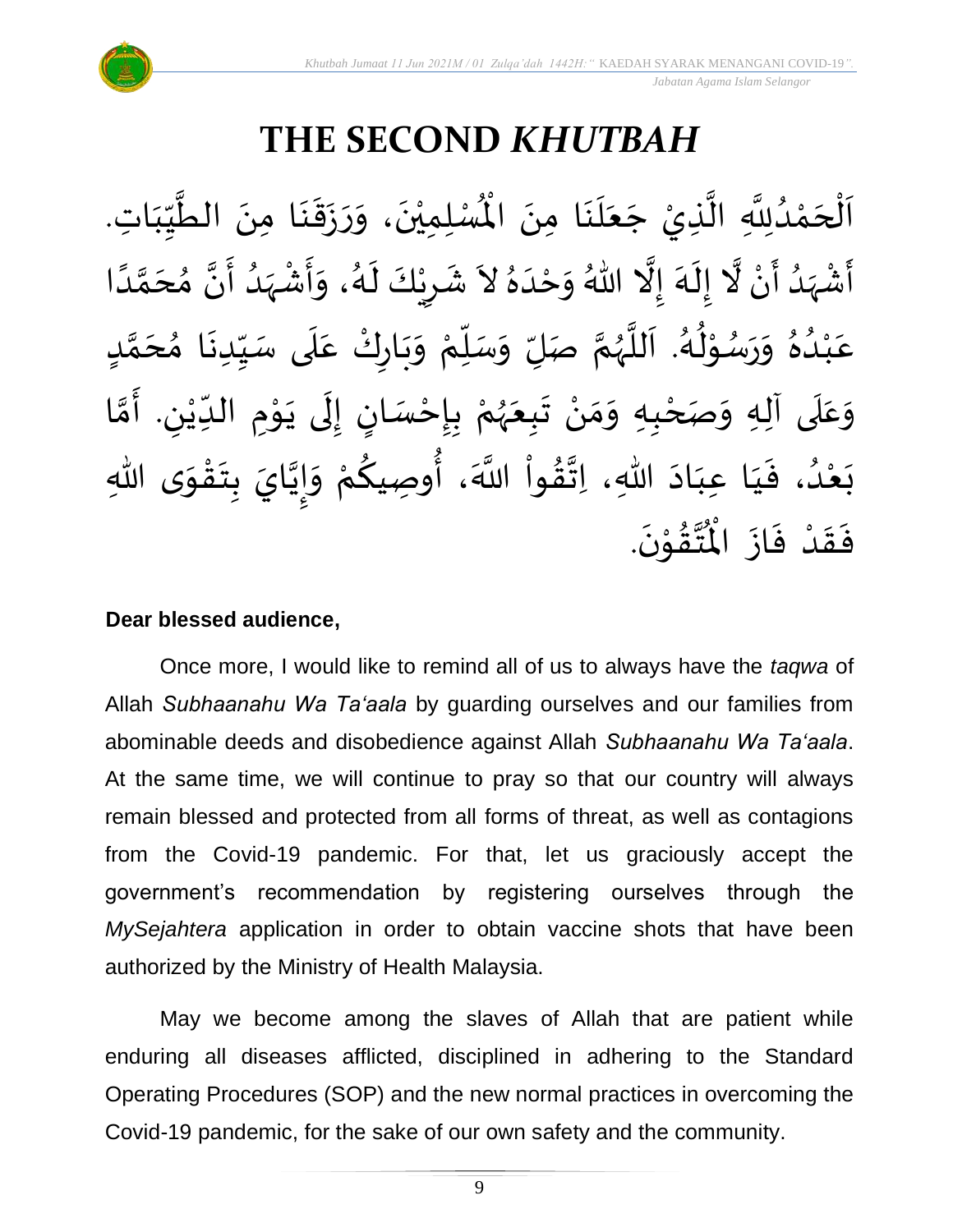



Let us altogether increase our *salawaat* upon our beloved Prophet Muhammad صلى الله عليه وسلم as Allah has commanded:

بہ<br>ج إِنَّ ا ذَ للَّهَ وَمَلْيِكْتَهُ و<br>لم  $\ddot{\cdot}$ ت ر<br>م يك ئ بر<br>آ  $\uplambda$ ر<br>م بر<br>م ر<br>م وَمَلَٰٓئٍكَتَهُۥ يُصَلُّونَ عَلَى ون و<br>ا يُصَلُّونَ عَلَى ٱلنَّبِيِّ و<br>د ي ي ֦ لتَّبِّيِّ ِ<br>بر يَايَّهَا ر<br>م ه و<br>ما سَ<br>ڊ ِ<br>ج أَيَّهَا ٱلَّذِينَ بة<br>1 لَّذِينَ ءَامَنُوا صَلُوا عَلَيْهِ ؚ<br>ٛ ر<br>آ  $\uplambda$ ِ<br>م ع وا ْ و<br>ا نُواْ صَلُّ ْ و<br>ڊ ر<br>م ام ्<br>द ء ا بە ن*َسْ*لِيمَّ  $\ddot{\phantom{0}}$  $\ddot{\cdot}$ ت <u>ہ</u> وا يم و<br>م .<br>آ ل ِ<br>س وَسَلِّمُواْ تَسْلِيمًا (َ ُ

اللَّهُمَّ صَلِّ وَسَلِّمْ عَلَى سَيِّدِنَا وَمَوْلاَنَا مُحَمَّدٍ سَيِّدِ الْمُرْسَلِينَ  $\ddot{\phantom{0}}$ ْ  $\mathbf{r}^{\circ}$ للَّهُمَّ صَلِّ وَسَلِّمْ عَلَى سَيِّدِنَا وَمَوْلاَنَا مُحَمَّدٍ سَيِّدِ الْمُ ِّ しんけい <u>لم</u> ี<br>ั<br>ุก  $\overline{\phantom{a}}$ ๋<br>ጎ  $\mathbf{r}$  $\tilde{\phantom{a}}$ י<br>י  $\frac{1}{2}$  $\frac{1}{2}$  $\ddot{\phantom{0}}$ ِّ  $\overline{\phantom{a}}$ ِ<br>م ْ ِ<br>ِّ  $\overline{L}$  $\frac{1}{2}$ ี<br>จ ر<br>ر<br>ر ہ<br>ا  $\tilde{\cdot}$ وَارْضَ اللَّهُمَّ عَنْ أَصْحَابِهِ وَقَرَابَتِهِ وَأَزْوَاجِهِ وَذُرِّيَّاتِهِ أَجْمَعِيْنَ. ່<br>: ׇ֧֪֪֪֪֓֝֬֝֝֝֝֝<br>֧֧֧֧֧֧֧֧֧֧֧֧֧֧֛֚֝֝֝֟֓֝֟֝֟֓֝֬֝֟֓֟֓֟֓֟֓֟֓֝֟֓֟֓֝֬֝֓֝֬֝֟֓֟֓֝֬֝֬֝֬֝֬֝֬֝֬֝  $\frac{1}{2}$  $\ddot{\ }$  $\frac{1}{2}$ ا<br>:<br>:  $\tilde{\phantom{a}}$  $\overline{\phantom{a}}$ ا<br>:<br>: ْ  $\frac{1}{2}$ ี<br>จ ر<br>ر<br>ر ें<br>बं  $\frac{1}{2}$ ़<br>-<br>• ْ  $\frac{1}{2}$ ֦֧֦֧֦֧<u>֦</u> -<br>:<br>: ً<br>ق  $\frac{1}{2}$ ر ءِ<br>په  $\frac{1}{2}$ ؙۏ۠ۄٮؘؘاتؚ  $\ddot{\phantom{0}}$ ْ<br>ئا  $\tilde{\mathbf{r}}$ ُؤْمِنِيْنَ وَالْمُ  $\tilde{\cdot}$  $\ddot{\phantom{0}}$ ْ ؚ<br>پا ُْ ِ<br>لْمُسْلِمَاتِ وَالْمُ  $\frac{1}{2}$  $\frac{1}{2}$ اَللَّهُمَّ اغْفِرْ لِلْمُسْلِمِيْنَ وَالْمُسْلِمَاتِ وَالْمُؤْمِنِيْنَ وَالْمُؤْمِنَاتِ  $\tilde{\cdot}$  $\ddot{\phantom{0}}$ ْ ›<br>ለ ់<br>**រ** ِ<br>و ี้<br>ถึ ر<br>ر<br>ر ہ<br>آ َ َ مَ<br>مع الْأَحْيَاءِ  $\frac{1}{1}$ ْ ْ مِنْهُمْ وَالأَمْوَاتِ، إِنَّكَ سَمِيْعٌ قَرِيْبٌ مُجِيْبُ الدَّعَوَاتِ وَيَا قَاضِيَ ُ<br>وُرُ ْ  $\ddot{\ }$ ់<br>ភ  $\frac{1}{2}$  $\frac{1}{2}$  $\frac{1}{2}$  $\ddot{\mathbf{r}}$  $\ddot{\phantom{0}}$  $\tilde{\cdot}$  $\ddot{\ }$ ِ<br>م ہ<br>ا ُ ْ  $\frac{1}{2}$ ه<br>فيل ي ر ق  $\sum$  $\frac{1}{2}$  $\frac{1}{2}$ ء<br>، إِنَّكَ سَمِيْعٌ ْ  $\frac{1}{2}$  $\frac{1}{2}$ الْحَاجَاتِ. اَللَّهُمَّ أَعِزَّ الْإِسْلاَمَ وَ  $\overline{\phantom{a}}$ ۔<br>∤  $\frac{1}{1}$ ر<br>آ ر<br>ر<br>ر ี<br>จั  $\frac{1}{2}$  $\frac{1}{2}$ .<br>ا∤ ्<br>र .<br>د  $\tilde{\cdot}$  $\bar{\ddot{\cdot}}$ الْمُسْلِمِيْنَ، وَأَهْلِكِ الْكَفَرَةَ ؙ<br>; ْ ي  $\ddot{\phantom{0}}$ **]∗**  $\frac{1}{2}$  $\frac{1}{2}$ َ ْ י<br>**י** ر<br>بن  $\tilde{\cdot}$ ُشْرِكِيْنَ وَدَمِّرْ اَعْدَاءَكَ اَعْدَاءَ اللِّيْنِ. وَانْصُرْنَا ر<br>.<br>. ْ ُمُ<br>م ْ  $\tilde{\cdot}$ لي ْ ِّ  $\frac{1}{2}$ ہ<br>د ّ<br>م  $\frac{1}{2}$ َ<br>و  $\frac{1}{2}$  $\frac{1}{1}$ ْ<br>م  $\overline{\phantom{a}}$ ֧֦֧֦֧֝<br>**֧**  $\frac{1}{2}$  $\sim$  $\frac{1}{2}$ ا<br>•<br>• ْ  $\overline{\phantom{a}}$ ْ  $\ddot{\hat{}}$ ُبْتَدِعَةً وَالْمُ  $\frac{1}{2}$  $\ddot{\cdot}$  $\frac{1}{2}$  $\ddot{\phantom{0}}$ ْ<br>ْ  $\ddot{\hat{}}$ اْل و  $\tilde{\cdot}$ .  $\ddot{\phantom{}}$ عَلَى الْقَوْمِ الْكَافِرِيْنَ ْ  $\overline{\phantom{a}}$ ∶<br>∽ `<br>أ  $\ddot{\phantom{0}}$ ֦֧֦֦֧֝<u>֚</u> الہ<br>معا ֫<br>֟֟**֝** ์ $\overline{\phantom{a}}$  $\frac{1}{2}$ 

ل<br>اَللَّهُمَّ إِنَّا نَسْأَلُكَ وَنَتَوَسَّلُ إِلَيْكَ بِنَبِيِّكَ الأَمِيْنِ، وَنَسْأَلُكَ ِّ  $\frac{1}{2}$ ا<br>با  $\ddot{\phantom{0}}$  $\ddot{\cdot}$ ْ  $\mathbf{r}$  $\frac{1}{2}$ ن<br>سا  $\ddot{\ }$  $\ddot{\phantom{0}}$  $\ddot{\phantom{0}}$  $\frac{1}{2}$ ُ<br>الج َ  $\ddot{\phantom{0}}$  $\frac{1}{2}$  $\frac{1}{2}$ ั<br>ถึ ر<br>ر<br>ر ً<br>ا  $\overline{\phantom{a}}$  $\tilde{\epsilon}$ ْ ُ<br>ا∲  $\ddot{\phantom{0}}$  $\ddot{\phantom{0}}$  $\frac{1}{2}$  $\ddot{\phantom{0}}$ .<br>بِأَسْمَآئِكَ الْحُسْنَى، وَصِفَاتِكَ الْعُظُمَى، أَنْ تَحْفَظَ بِعَيْنِ ِّدِ ֦֧֧֦֧֦֧֦֧֦֧֧֟֝֝֜֓֓<u>֚</u>  $\frac{1}{\alpha}$ ֚֬<br>֧֧֧֧֧֚֚֚֚֚֚֚֚֚֚֝֓֟֓֟֓֟֓֟֓֝֓֟֓֕֓֝֟֓֟֓֝֬֝֟ <u>ر</u><br>- $\frac{1}{2}$ ر<br>م }<br>• ֦֧֦֧֦֧֦֧֦֧֦֧֦֧֧֧֦֧֧֧֦֧֧֝֟֓֟֓֓֟֓֟֓֟֓֟֓֟֓֟֓֟֓֟֓֟֓֟֓֟֓֟֓֟֓֟֓֟֓֟֓֝֟֓֟֓֝֬֟֓֝֬֟֓֟֓֝֬<br>֧֜**֓**֧֧֧֧ׅ֓֝֟֟֡֟  $\ddot{\cdot}$  $\frac{1}{2}$ ْ ي  $\frac{1}{2}$ ر<br>م  $\ddot{\cdot}$  $\frac{1}{2}$ ْ  $\sum_{i=1}^{n}$ ِ<br>عِنَايَتِكَ الرَّبَّانِيَّةِ، وَبِحِفْظِ وِقَايَتِكَ الصَّمَدَانِيَّةِ، جَلاَلَةَ مَلِكِنَا ن<br>ا ہ<br>تہ<br>• ہ<br>پ  $\ddot{\phantom{0}}$  $\ddot{\phantom{0}}$  $\sim$ ن<br>ا  $\frac{1}{1}$  $\frac{1}{2}$ ر<br>ر<br>ر  $\frac{1}{2}$ ا<br>پو ֞**֚**  $\frac{1}{2}$  $\tilde{\cdot}$  $\ddot{\cdot}$ ِ<br>آباد  $\ddot{\phantom{0}}$  $\frac{1}{2}$ ؙعۡظٌمٖ ے<br>تا َ ر<br>مو الْمُعَظَّمِ، سُلْطَان سلَاڠُور، سُلْطَان شَرَفُ الدِّين ادريس شاه م<br>م ا<br>ا ر<br>ر, }<br>፟**፟**  $\frac{1}{1}$ ُ  $\mathbf{r}$ ر<br>م ٝ<br>ا .<br>م َالحاج ابن المرحوم سُلْطَان صَلاَحُ الدِّين عبد العزيز شاه `<br>أ ْ ُ<br>ُ  $\frac{1}{2}$ <sup>}</sup>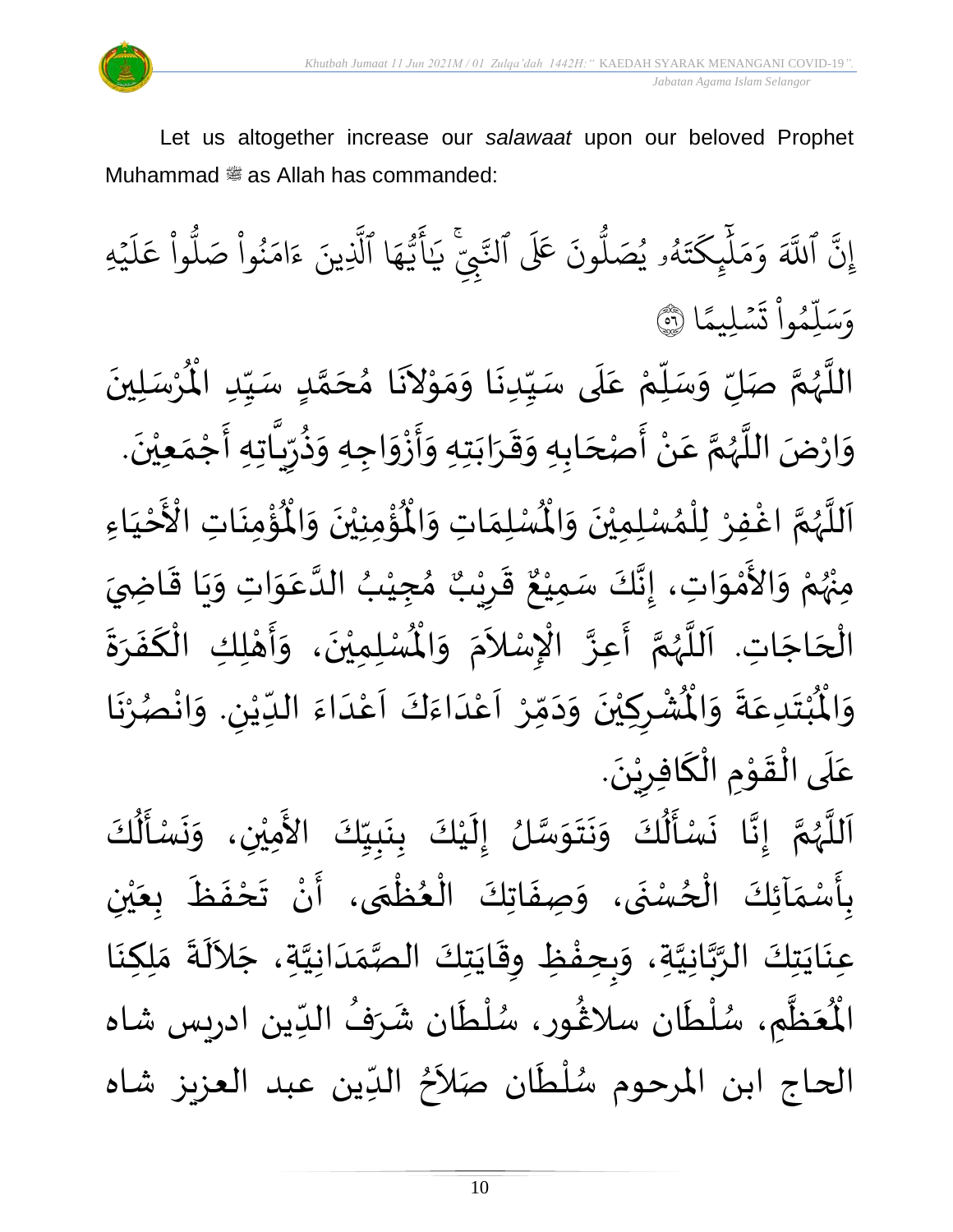

 $\ddot{\cdot}$ ة **ี**<br>ร ة<br>ح صِّ الحاج. اَللَّهُمَّ أَدِمِ الْعَوْنَ وَالْبِدَايَةَ وَالتَّوْفِيْقَ، وَال  $\frac{1}{2}$  $\ddot{\phantom{0}}$ ٝ<br>ؙ י<br>י  $\frac{1}{2}$  $\frac{1}{2}$  $\ddot{\cdot}$  $\ddot{\phantom{0}}$  $\frac{1}{1}$ ֦֧֦֧֦֧֦֧֦֧֦֧֧֝֟֓֟֓֓֟֓֟֓֟֓֟֓֟֓֟֓֟֓֟֓֟֓֟֓֟֓֟֓֟֓֟֓֝֟֓֟֓֝֬<br>֧֝֩֩**֓**֧֧֧֓֟֡֟֓֬֓֩֓֕֓֝֟֓  $\frac{1}{2}$  $\ddot{\phantom{0}}$ י<br>י  $\frac{1}{2}$ ֦֧֦֧֦֧֝<u>֦</u>  $\ddot{\phantom{0}}$  $\sum_{i=1}^{n}$ ี<br>จั ر<br>ر<br>ر ہ<br>آ َ ى<br>وَالسَّلامَةَ مِنْكَ، لِوَلِيِّ عَهْدِ سلاغُور، ت**ڠك**و أَمِير شَاه اِبْنِ ٝ<br>ۣ<br>ؙ ِ<br>م ِّ  $\frac{1}{2}$ إ  $\frac{1}{2}$ ْ  $\ddot{\cdot}$  $\frac{1}{2}$ ن<br>س  $\frac{1}{2}$ ر<br>شم ٝ<br>ؙ  $\frac{1}{2}$ َ السُّلْطَان شَرَفُ الدِّين ادريس شاه الحاج، فِيْ أَمْنٍ وَصَلاَحِ ِّ ُ  $\frac{1}{2}$  $\ddot{\phantom{0}}$ ْ  $\frac{3}{4}$  $\frac{1}{2}$ ْ <u>رِ</u> י<br>י ..<br>:<br>:  $\tilde{\phantom{a}}$  $\frac{1}{2}$ ।<br>ज حِ بِمَنِّكَ وَكَرَمِكَ يَا ذَاالْجَلالِ وَالإِكْرَامِ. اَللَّهُمَّ أَطِلُ ا<br>:<br>: ์<br>ถ .<br>پر<br>ر ب<br>تا َ  $\ddot{\phantom{0}}$ ا<br>با  $\tilde{\cdot}$  $\overline{\phantom{a}}$ ֦֧֧֦֧֦֧֦֧֦֧֧֟֝֝֜֓֓<u>֚</u>  $\ddot{\cdot}$  $\ddot{\phantom{0}}$ َ  $\tilde{\cdot}$ ِّ<br>ِ∙  $\frac{1}{2}$  $\sum_{i=1}^{n}$  $\frac{1}{1}$  في  $\overline{\mathsf{L}}$ ِ<br>م ع  $\ddot{\ }$ و  $\tilde{\phantom{a}}$ ا مُصْلِحَيْنِ لِلْمُوَظَّفِيْنَ وَالرَّعِيَّةِ وَالْبِلاَدِ، وَ ֦֧֦֧֦֧֝<u>֦</u> ا<br>ا ្វ<br>វ ہ<br>د ์  $\ddot{\phantom{0}}$ ْ  $\tilde{\mathbf{r}}$  $\frac{1}{2}$ ›<br>ለ ់<br>( ់<br> ي  $\overline{\phantom{a}}$  $\frac{1}{2}$  $\frac{1}{\lambda}$ م ़<br>ै و<br>گھ رَ ْ ه<br>لم ر<br>م ع ໍ່<br>່ غ ِّ<br>ا  $\frac{1}{2}$ بلاً  $\tilde{\cdot}$  $\frac{1}{1}$ مَقَاصِدَهُمَا لِطَرِيقِ الْهُدَى وَالرَّشَادِ. ر<br>ر<br>ر ֦֧֦֧֦֧֦֧֦֧֦֧֦֧֝֟֓֟֓֓֟֓֟֓֟֓֟֓֟֓֟֓֟֓֟֓֟֓֟֓֟֓֝֟֓<br>**֓**֓֡֡֡֘  $\overline{\phantom{a}}$ ا<br>م  $\frac{1}{2}$ ُ  $\frac{1}{1}$  $\frac{1}{2}$  $\frac{1}{2}$ .<br>په  $\tilde{\cdot}$ 

O Allah, You are the Lord that is All Mighty, we are grateful to You for having bestowed upon us *rahmah* and blessings upon this state that continues to prosper and progress, and that its residents remain united, under the auspices and leadership of our Ruler as the Head of Islamic affairs in this state.

O Allah, make us among Your slaves whom are always exalting Your Word and Religion. Keep us away from groups and those that like to criticize, curse, and insult Your Religion.

O Allah, grant us guidance in performing the five obligatory prayers in congregation, fulfilling *zakaat* through Selangor *Zakaat* Board (LZS), and give away our wealth and endowment (*waqf*) through *Perbadanan Wakaf Selangor* (Selangor Endowment Corporation) and *Tabung Infak Jariah Umat Islam Selangor* (TIJARI, Selangor Continuous Charity for Muslims Fund), and to the orphans through Darul Ehsan Islamic Foundation (YIDE).

11